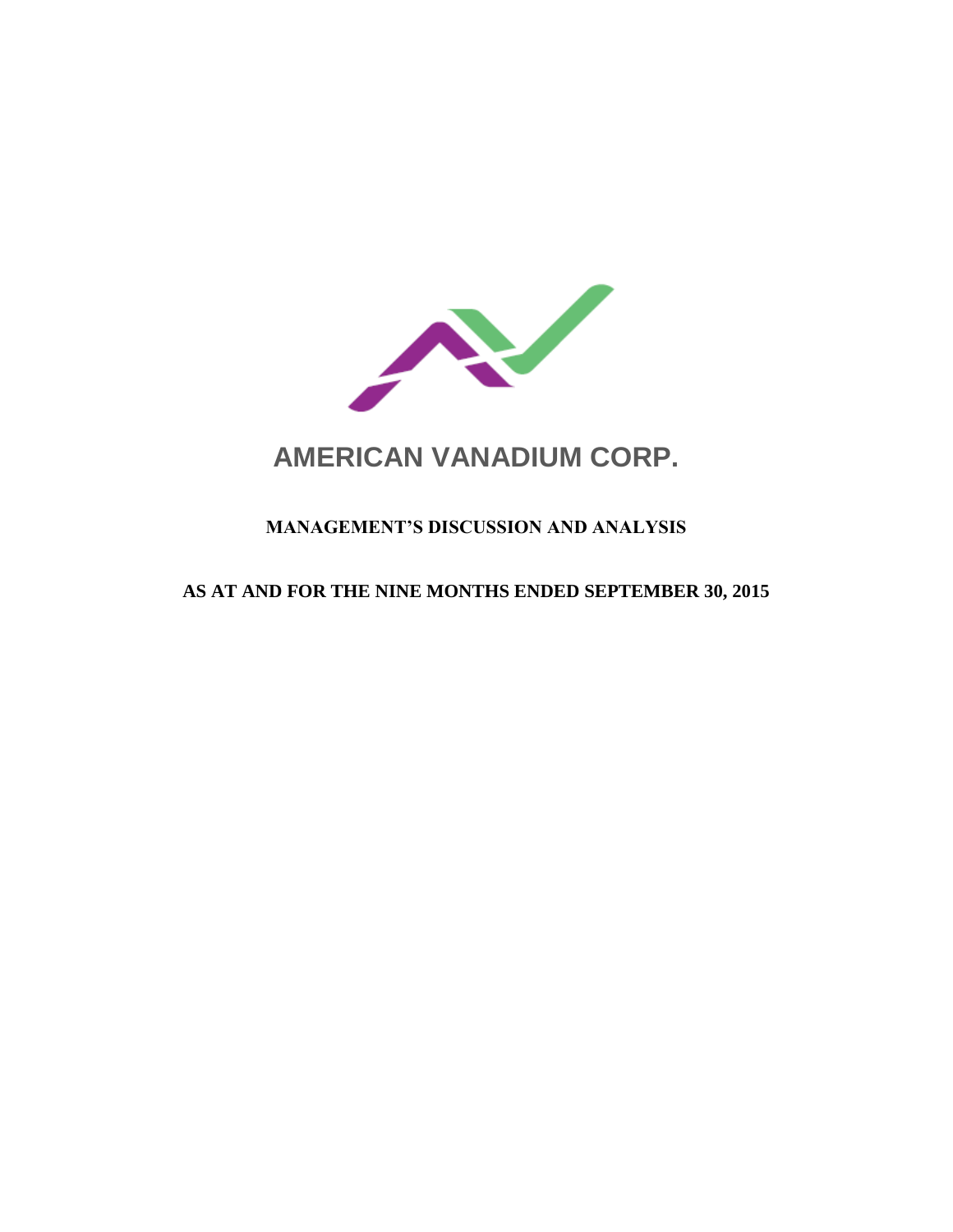#### **Background**

This management discussion and analysis ("MD&A) of financial position and results of operation for American Vanadium Corp. (the "Company" or "American Vanadium") is prepared as at November 25, 2015. This MD&A should be read in conjunction with the Company's unaudited condensed consolidated interim financial statements as at and for the nine months ended September 30, 2015 and with the Company's audited financial statements as at and for the year ended December 31, 2014.

The Company is based in Vancouver, British Columbia, Canada, and its shares trade on the TSX-Venture Exchange (the "Exchange") under the symbol "AVC".

Except as otherwise disclosed, all dollar figures included therein and in the following MD&A are quoted in Canadian dollars. Additional information relevant to the Company's activities can be found on SEDAR at [www.sedar.com.](http://www.sedar.com/)

# **Forward-Looking Statements**

Certain statements contained in the following MD&A constitute forward-looking statements. Such forward-looking statements include but are not limited to statements regarding the outcomes and timelines for permitting and mining the Company's mineral reserves, the timelines for successfully developing an off-take market for the Company's mineral reserves, the Company's ability to enter the energy storage market, and its ability to obtain the financing required to maintain its operations. These statements involve a number of known and unknown risks, uncertainties and other factors, such as the Company's actual mineral reserves, the costs required to convert these reserves into high-value vanadium products and the prices obtained for these products; the development of mass energy storage in North America and globally, which itself is dependent on energy prices, adoption rates for storage technologies and governmental climate and energy policies; and the acceptance of the Company's strategy by financial markets. Outcomes other than those assumed herein may cause the actual results, performance or achievements of the company to be materially different from any future results, performance or achievements expressed or implied by such forward-looking statements. Readers are cautioned not to place undue reliance on these forward-looking statements.

#### **Company Overview**

American Vanadium's mission is to provide safe, reliable, long-duration and long-lived distributed energy storage solutions that meet the needs of communities, enterprises and governments. To achieve this mission, American Vanadium is the Master Sales Agent in North America for the CellCube vanadium redox flow energy system ("CellCube"), produced by Gildemeister Energy Solutions ("Gildemeister") of Germany. The CellCube is a commercially available vanadium redox flow battery capable of delivering long-duration energy storage for a broad range of applications, such as renewable energy integration and the reduction of demand charge tariffs levied by utilities.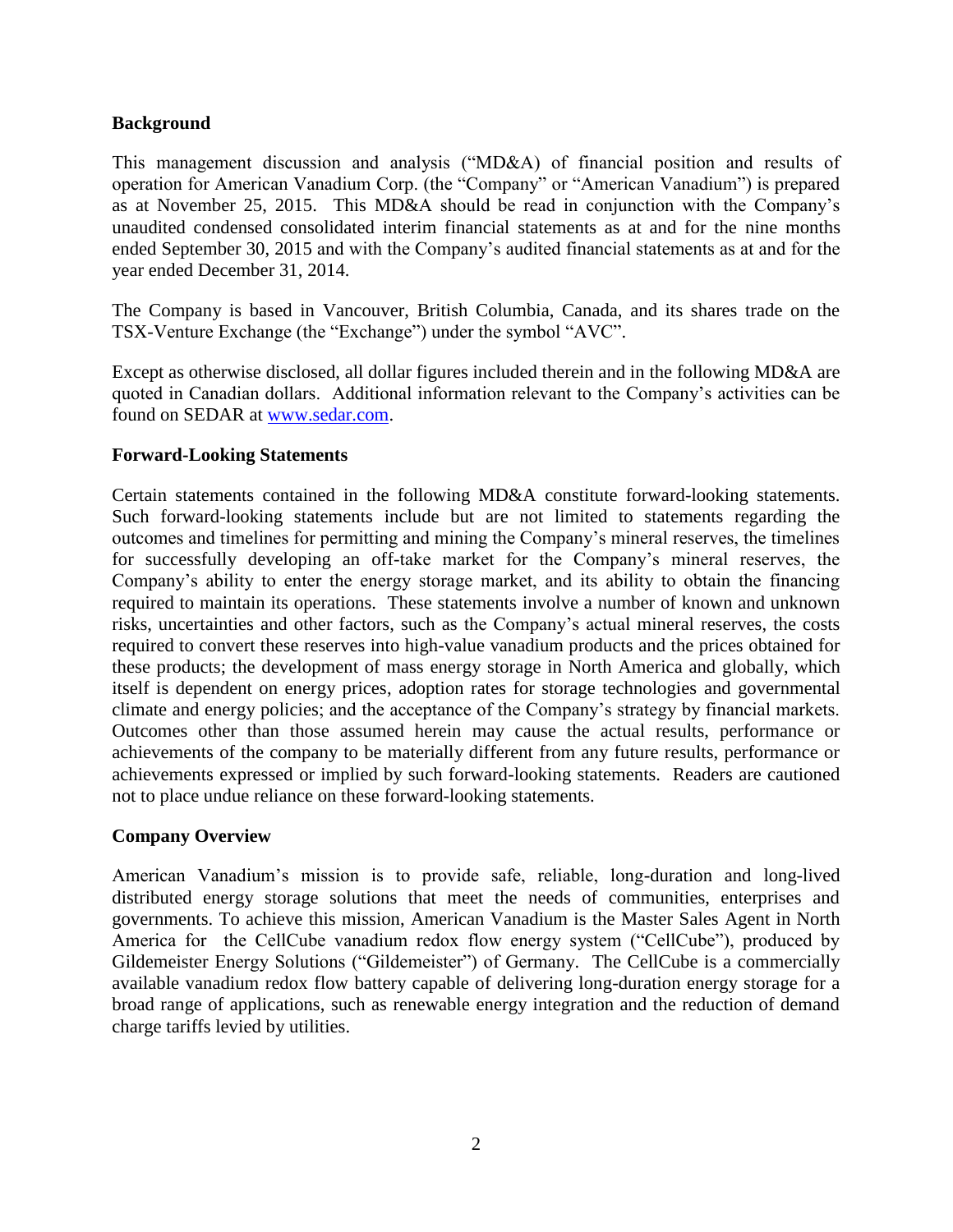Complimentary to its CellCube sales initiatives, the Company holds mineral claims at its Gibellini Property ("Gibellini"), a vanadium deposit located in Eureka County, Nevada, which is in the permitting stage. American Vanadium is ultimately seeking to produce vanadium electrolyte from Gibellini to meet the global demand from sales of vanadium redox flow energy storage systems. Because of the early stage of the energy storage market and internal financing constraints, permitting work at Gibellini has been slowed significantly.

The Company entered into purchase orders to acquire the CellCube units for certain test and demonstration projects, as well as for advance payments on other potential sales, and has made or accrued instalment payments towards these acquisitions. As a result of the Company's financial condition and the requirement for additional financing to make final instalment payments, no value has been attributed to these assets. Similarly, the carrying value of Gibellini has been reduced to a nominal amount.

The Company remains committed to creating value through the longer term integration of vanadium redox flow batteries and global electrolyte sales with Gibellini production; however, additional financing is required to carry out this strategy. Should the Company raise adequate additional financing, it will complete the test and demonstration projects, improve its CellCube sales function and will devote more resources to Gibellini permitting, at which point asset carrying values will be reassessed to determine whether the impairments recorded can be fully or partially reversed.

# **Outlook**

The energy storage market is taking longer to develop than anticipated and the difficult capital markets for junior companies has resulted in the Company's significant negative working capital position. As a result, the Company has reduced its operating expenditures by delaying its demonstration projects, rationalizing staked claims and water rights for Gibellini, significantly slowing the permitting process and metallurgical initiatives at Gibellini, and reducing headcount and general and administrative costs. The Company's near-term focus is to raise sufficient financing that will allow it to pay existing financial obligations, pursue CellCube sales opportunities, maintain its claims in Gibellini, and to fund its ongoing operations.

It is anticipated that initial sales of CellCube units will be a catalyst for additional financing that will be used for additional sales channel growth or funding for Gibellini permitting. Unless such near-term financing is obtained, the Company will need to take additional actions to reduce costs and to maintain operations. Additionally, the Company may consider opportunities with other participants in the vanadium redox flow battery industry where strategic benefits are identified.

# **Mineral Property Overview**

The Company maintains its holdings in Gibellini through various Net Smelter Royalty advance payments and through staked lode and placer claims. As of the date of this MD&A, the Net Smelter Royalty payments are in arrears and the Company has yet to complete the revised Plan of Operations and Nevada Reclamation Plan (PoO) requested by the Bureau of Land Management ("BLM") and the Nevada Division of Environmental Protection ("NDEP") to obtain state and federal approvals needed to develop the Gibellini project. The PoO details the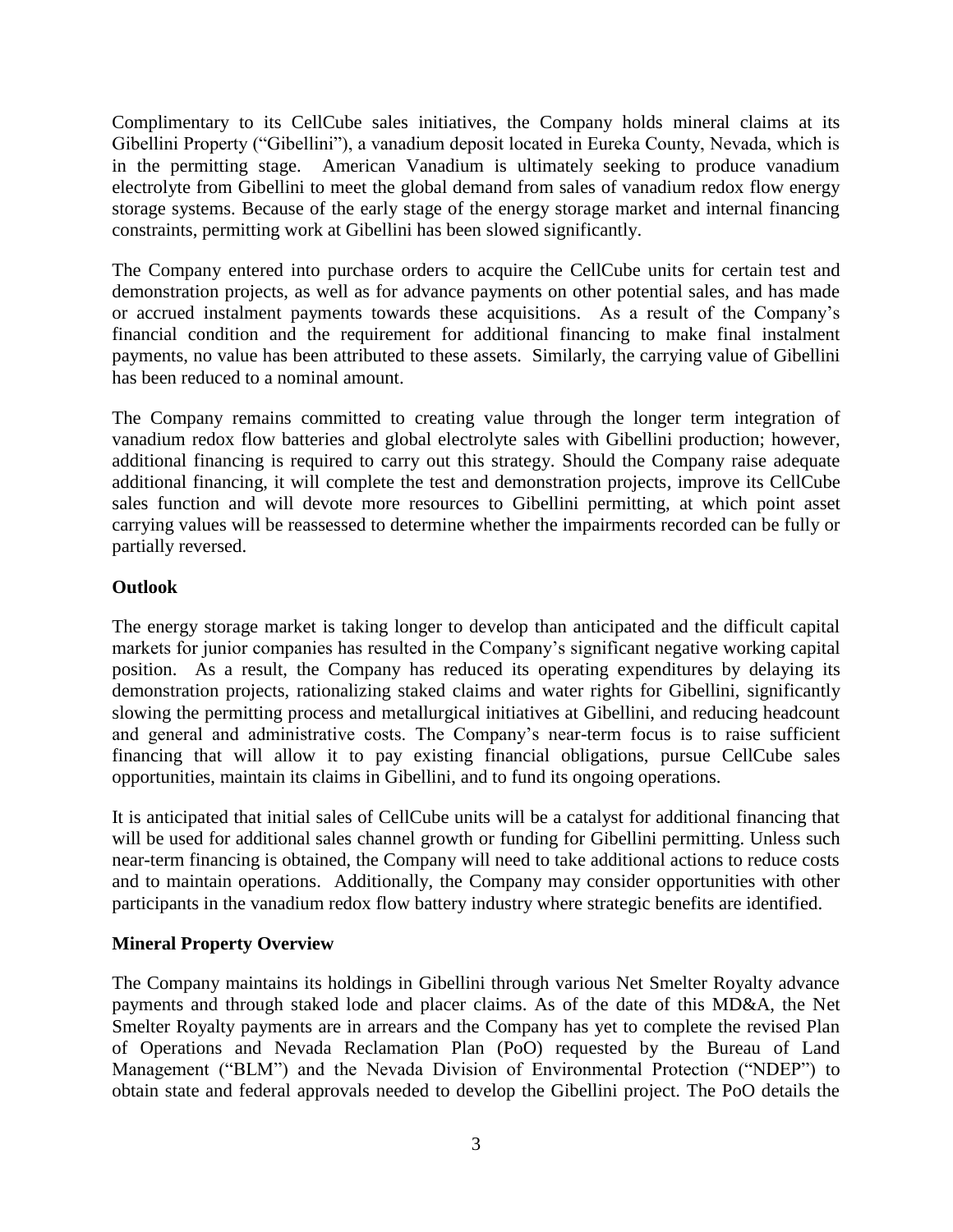plan for Gibellini from mine design, to processing facilities, to reclamation and final closure. Importantly, the PoO incorporates numerous product outputs for high-purity vanadium products including electrolyte for the vanadium flow battery market.

The Company had previously commenced work towards all other environmental permits including, but not limited to, the Water Pollution Control Permit, Class II Air Permit, Water and Sewage Systems Permits and Nevada Bureau of Health Permits. Although much of the work has been done, completion of the remaining permit applications, such as the Water Pollution Control Permit, is dependent on securing additional financing.

As of the date of this MD&A, limited additional permitting work is planned until sufficient additional financing is raised. Coupled with adverse financing conditions, which have led to reductions in exploration and development activities on the Company's mineral properties, market prices for vanadium persist at lower levels than those required for commercial production. As a result, the Company is carrying the value attributed to Gibellini at a nominal amount, having recorded a significant impairment in the fourth quarter of 2014. Should the Company obtain adequate financing in the future and should market pricing for vanadium recover, the Company may assess the carrying value of Gibellini if in future periods.

As at the date of this MD&A, payments for certain property rights totalling US\$90,000 were outstanding. These property rights payments are at the option of the Company, but are required to maintain the Company's interest in the property.

During the nine months ended September 30, 2015, the Company did not renew non-core claims, reducing the number of Gibellini claims from 435 to 204, which includes claims held directly by the Company and through lease agreements. Additionally, in November 2015, the Company terminated an agreement for water rights that had been acquired to support future Gibellini production.

# *Del Rio and Hot Creek Projects, Eureka County, Nevada*

In September 2010, the Company acquired mineral rights to the Del Rio Project ("Del Rio"), a vanadium project located approximately eight miles south of Gibellini. These wholly-owned mineral rights carry no royalty burden and were acquired by originally staking 120 unpatented lode claims on lands administered by the Bureau of Land Management. During the nine months ended September 30, 2015, the Company has reduced the number of Del Rio claims to 10, and at this time, no further exploration is planned for Del Rio.

In 2010, a smaller vanadium prospect, Hot Creek, was also acquired by staking 18 claims south of Del Rio. During the nine months ended September 30, 2015, the Company allowed all of these claims to lapse.

# **Qualified Person**

The geological technical data has been reviewed, verified and compiled by Richard A. Graham, P. Geol., who is a "qualified person" for the purpose of National Instrument 43-101, Standards of Disclosure for Mineral Projects.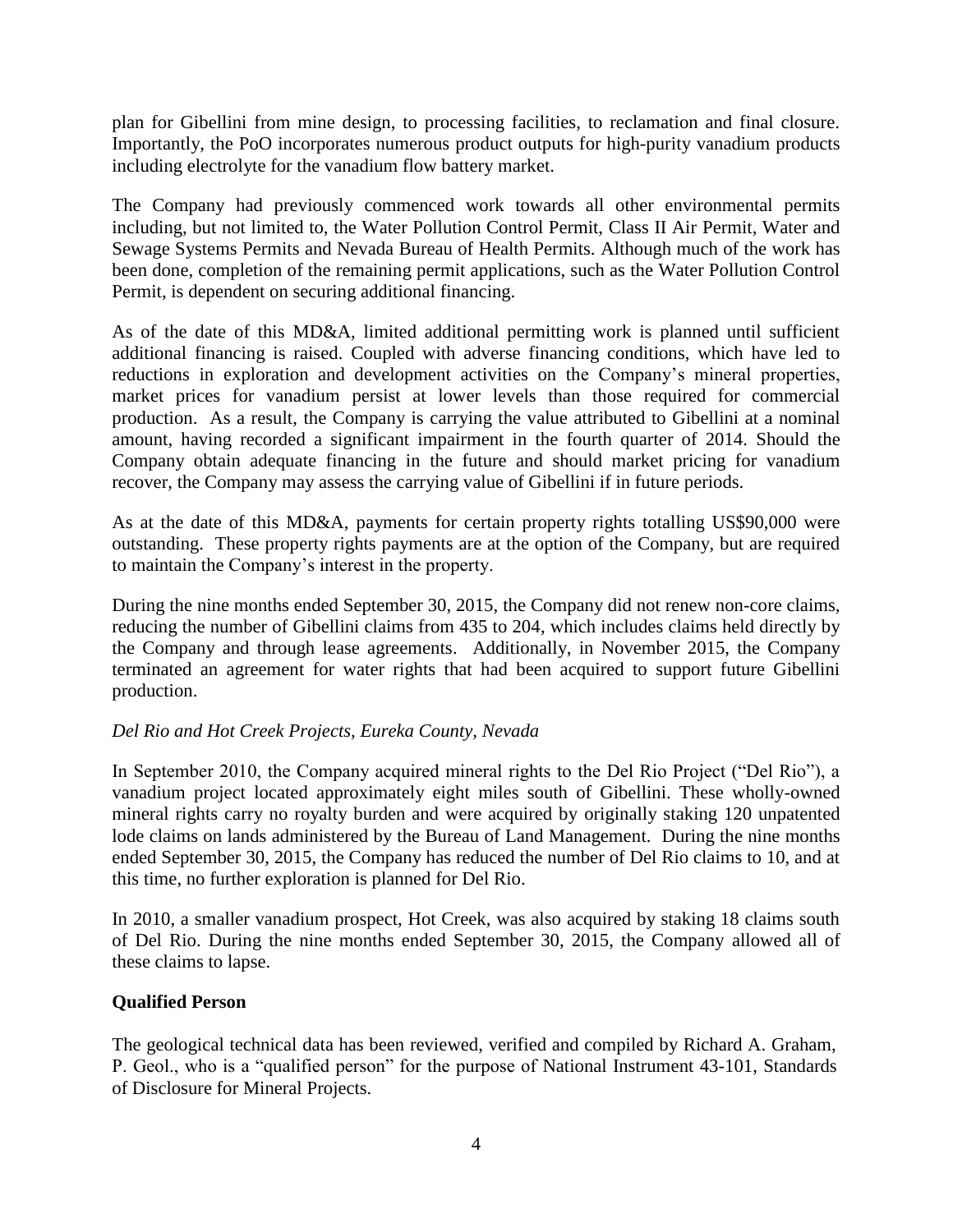#### **Financial Review**

As an exploration-stage company, American Vanadium does not have any revenues from mining operations, and the Company has not yet achieved any commercial sales of CellCube systems. Its accounting policy is to expense mining exploration and evaluation expenditures incurred until technical and economic feasibility on a specific property has been established and the Company has obtained sufficient financing to fund mine development. The Company does not have the funds required to develop its properties and continues to recognize an expense for all exploration and evaluation expenditures as incurred.

To date, the Company has not earned any revenues, has not declared any cash dividends, and has not held any long-term debt.

|                       | September 30 | December 31              |
|-----------------------|--------------|--------------------------|
|                       | 2015         | 2014                     |
|                       |              |                          |
| <b>Balance Sheet:</b> |              |                          |
| Cash                  | 17,107       | 78,413                   |
| Total assets          | 173,749      | 504,780                  |
| Current liabilities   | 5,122,148    | 2,268,093                |
| Long-term liabilities | ۰            | $\overline{\phantom{0}}$ |

|                                  |              | For the three months ended |           | For the nine months ended |  |
|----------------------------------|--------------|----------------------------|-----------|---------------------------|--|
|                                  | September 30 | September 30 September 30  |           | September 30              |  |
|                                  | 2015         | 2014                       | 2015      | 2014                      |  |
|                                  |              |                            | \$        |                           |  |
| <b>Operations:</b>               |              |                            |           |                           |  |
| <b>Exploration</b> expenditures  | 50,532       | 679,919                    | 299,269   | 2,097,322                 |  |
| Administrative costs             |              |                            |           |                           |  |
| General                          | 89,259       | 846,158                    | 643,109   | 2,458,452                 |  |
| Stock-based compensation         | 8,003        | 147,438                    | (31, 408) | 566,995                   |  |
| Impairment of CellCube units     | 2,468,709    | $\overline{\phantom{a}}$   | 2,468,709 |                           |  |
| Foreign exchange loss (gain)     | 36,143       | (8, 418)                   | 91,813    | 73,710                    |  |
| Gain on sale of equipment        |              | $\overline{\phantom{a}}$   | (19,313)  |                           |  |
| Interest income                  | (5)          | (1,116)                    | (108)     | (6,727)                   |  |
| Net comprehensive loss           | 2,652,641    | 1,663,981                  | 3,452,071 | 5,189,752                 |  |
| Basic and diluted loss per share | 0.04         | 0.03                       | 0.05      | 0.09                      |  |
| Dividends per share              |              |                            |           |                           |  |

Significant financial statement items are as follows:

#### *Cash*

The decrease in cash as at September 30, 2015 to \$17 thousand from \$78 thousand as at December 31, 2014 is primarily the result of cash expenditures of \$495 thousand for salaries and severance payments, office rent and other general operating items made during the period. These expenses were partially offset by \$202 thousand in funds received for shares issued, \$64 thousand for subscription receipts for shares that have not been issued as at or subsequent to September 30, 2015, \$142 thousand received on the refund of a property reclamation deposit and \$26 thousand received from the sale of assets.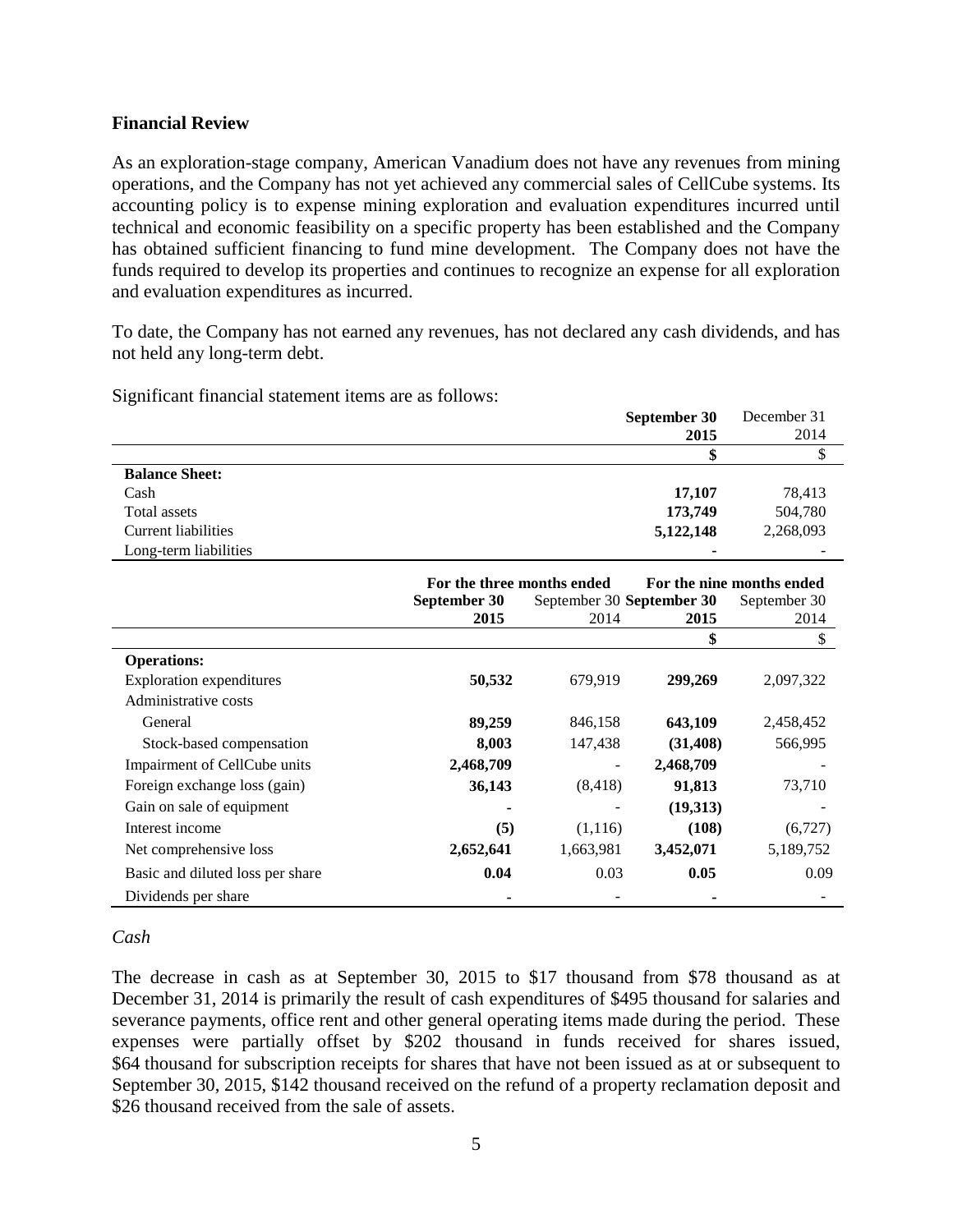#### *Total assets*

The decrease in total assets as at September 30, 2015 to \$174 thousand from \$505 thousand as at December 31, 2014 is primarily a result of \$495 thousand in cash expenditures for operating activities, \$65 thousand in net reductions in prepaid expenses from the cancellation of certain insurance policies for which payments were still outstanding and the write-off of employee expense advances during the nine months ended September 30, 2015. Additional reductions include a \$24 thousand amortization charge to equipment. The effect of these items was partially offset by \$202 thousand in proceeds received from a private placement which closed during the nine months ended September 30, 2015, \$64 thousand for subscription receipts for shares that have not been issued as at or subsequent to September 30, 2015 and a \$19 thousand gain on the sale of assets.

#### *Current liabilities*

Current liabilities, which comprise accounts payable and accrued liabilities and amounts received for shares not yet issued, increased from \$2.3 million as at December 31, 2014 to \$5.1 million as at September 30, 2015. The primary reason for this increase was a \$2.5 million account payable to Gildemeister that was recognized for production milestones being met on a historical CellCube order made by the Company. Additionally, a \$64 thousand liability was recorded during the period for proceeds from subscription receipts for a private placement of common shares that had not closed as at September 30, 2015. Accounts payable and accrued liabilities increased by an additional \$321 thousand for unpaid general and administrative and exploration and evaluation expenses incurred during the nine months ended September 30, 2015, as well as for the impact of foreign exchange fluctuations on amounts owed in foreign currencies. The increase in accounts payable is owing to an accumulation of overdue amounts as a result of the Company's financial position.

#### *Net comprehensive loss*

Net comprehensive loss for the nine months ended September 30, 2015 was \$3.5 million compared with a loss of \$5.2 million for the same period in 2014. Generally, the decreased loss in 2015 reflects significant reductions in exploration and evaluation expenses, employee headcount and other administrative expenses as a result of the Company's financial condition. Specifically, the reduction in net comprehensive loss is a result of the following:

- Exploration and evaluation expenses were \$299 thousand for the nine months ended September 30, 2015 compared to \$2.1 million for the same period of 2014.
- Salaries and benefits were \$318 thousand for the nine months ended September 30, 2015 compared to \$1.1 million for the same period of 2014.
- Consulting and travel costs were \$128 thousand for the nine months ended September 30, 2015 compared to \$892 thousand for the same period of 2014.
- For the nine months ended September 30, 2015, the Company reported a \$31 thousand reversal of stock-based compensation recorded in prior periods following the forfeiture of certain share-based awards. For the nine months ended September 30, 2014, a \$567 thousand share-based compensation expense was reported.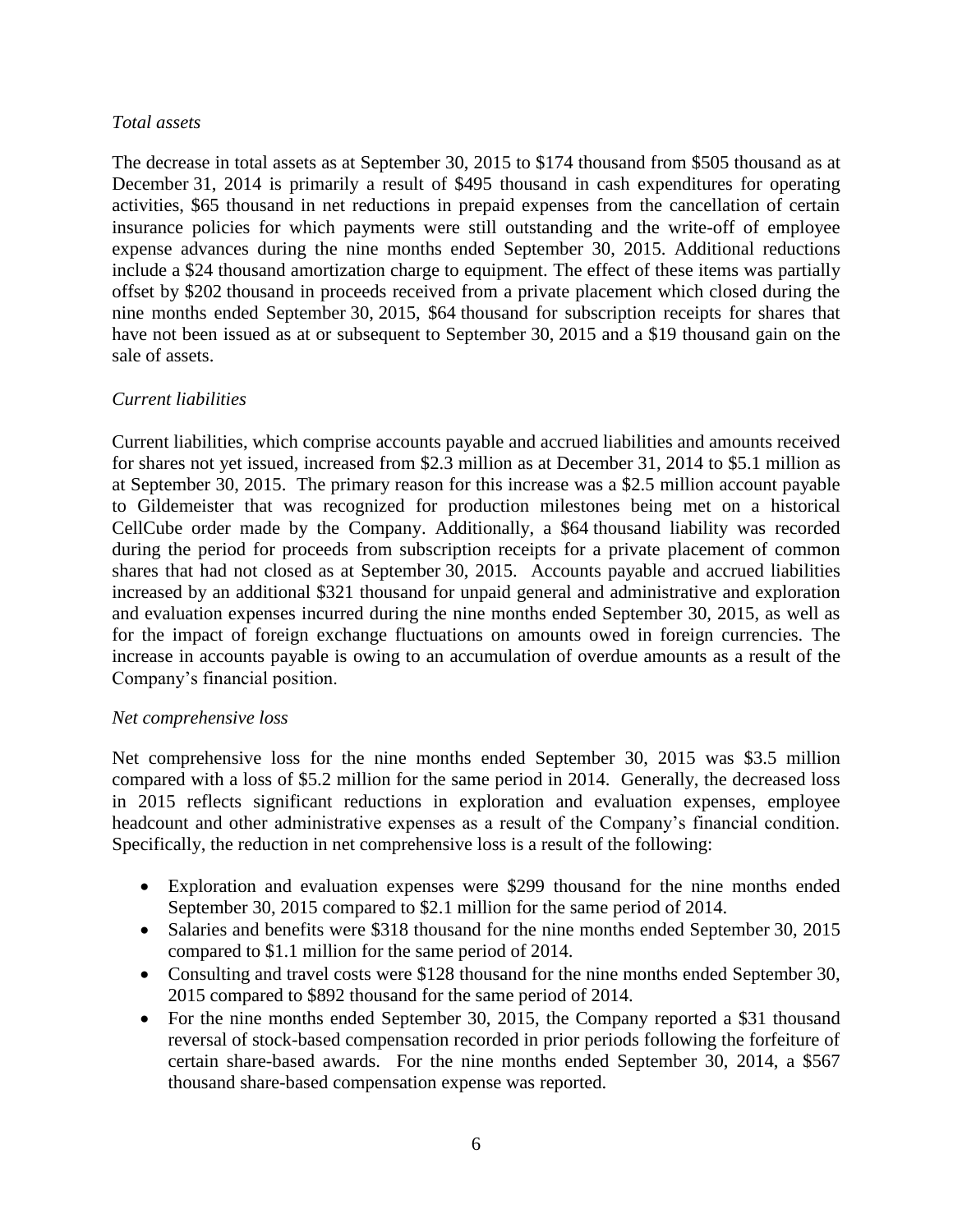Partially offsetting these cost reductions was a \$2.5 million charge recorded in the nine months ended September 30, 2015 related to the value attributed to certain production milestones that were met for CellCube units ordered by the Company. These units had been ordered in anticipation of a perspective sale that has not closed. Until the Company establishes a value for these units through a sales or other cash-generating arrangement, it will recognize a full impairment on their value, although cumulative impairment charges recorded on these units may be fully or partially reversed once such a value is established.

#### **Third Quarter Results of Operations**

Select expenses incurred by the Company are as follows:

|                                                | For the three | For the three |
|------------------------------------------------|---------------|---------------|
|                                                | months ended  | months ended  |
|                                                | September 30, | September 30, |
|                                                | 2015          | 2014          |
|                                                | \$            | \$            |
| Exploration and evaluation expenses            | 50,532        | 679,919       |
| General and administrative expenses:           |               |               |
| Salaries and benefits                          | 67,848        | 354,847       |
| Office facilities and administrative costs     | (35,214)      | 51,930        |
| Consulting                                     | 8,480         | 256,264       |
| Stock-based compensation                       | 8,003         | 147,438       |
| Travel                                         | 6,200         | 87,313        |
| Office and sundry                              | 5,633         | 38,335        |
| Investor relations and shareholder information | 296           | 7,366         |
| Audit and legal                                | 1,163         | 26,775        |
| Other                                          | 34,853        | 23,328        |
| Total general and administrative expenses      | 97,262        | 993,596       |
| Impairment of CellCube units                   | 2,468,709     |               |
| Foreign exchange (gain) loss                   | 36,143        | (8, 418)      |
| Interest income                                | (5)           | (1,116)       |
| Net comprehensive loss                         | 2,652,641     | 1,663,981     |

Exploration and evaluation expenses for the three months ended September 30, 2015 were \$629 thousand lower than for the same period of 2014 as a result of planned cost reductions precipitated by the financial condition of the Company.

Exploration and evaluation expenses for the three months ended September 30, 2015 comprised \$47 thousand for property maintenance (2014 - \$nil) related to mineral claims payments for Gibellini and Del Rio that were not capitalized because the carrying value of the properties is currently impaired and \$3 thousand (2014 - \$132 thousand) for general site administration. In the three months ended September 30, 2014, \$183 thousand was also incurred for mine design, engineering and geotechnical, \$133 thousand for environmental permitting, and \$231 thousand for metallurgical work, none of which were incurred in 2015.

Until the Company can raise sufficient financing, it is expected that future exploration and evaluation expenses will remain lower than in previous years.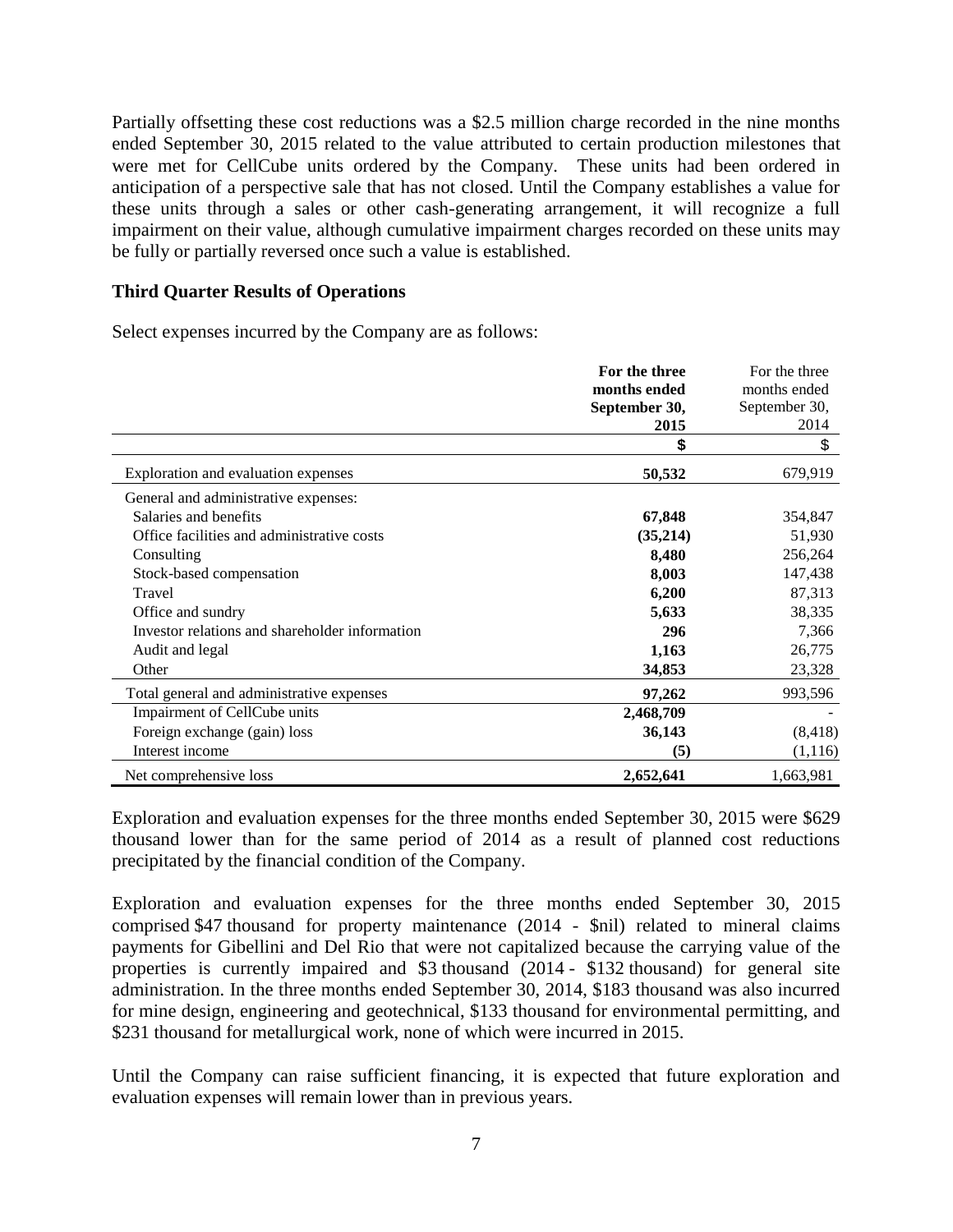Also owing to the Company's financial condition, a focus has been placed on reducing corporate-level general and administrative costs in the three months ended September 30, 2015. Staff levels have been reduced, conference and travel costs have been cut, and business development initiatives have been reduced significantly, resulting in the following cost decreases in the three months ended September 30, 2015 compared to the same period in 2014:

- Salaries and benefits expense decreased from \$355 thousand in 2014 to \$68 thousand in 2015 reflecting reductions in mining and corporate-level staff.
- Office facilities and administrative services expense decreased from \$52 thousand in the 2014 to a recovery of \$35 thousand in 2015 owing to an over accrual of rent expense that was reversed in the period.
- Stock-based compensation expense decreased from \$147 thousand in 2014 to \$8 thousand in 2015 reflecting the cancellation and forfeiture of various stock-based awards following the reduction of mining and corporate-level staff.
- Consulting expense decreased from \$256 thousand in 2014 to \$8 thousand in 2015 as fewer business and corporate development consultants were retained.
- Travel costs decreased from \$87 thousand in 2014 to \$6 thousand in 2015, reflecting less travel for trade shows and conferences, CellCube sales opportunities and to the Gibellini property.

Other general and administrative and sundry expenses were generally comparable between the three months ended September 30, 2015 and 2014.

Off-setting savings from a reduction in exploration and operating activities and as further discussed under the "Net comprehensive loss" section under "Financial Review", herein, the Company recognized a \$2.5 million impairment to certain CellCube units during the three months ended September 30, 2015.

# **Financial Condition, Liquidity and Capital Resources**

As at September 30, 2015, the Company had a working capital deficit of \$5.0 million, compared to \$2.0 million as at December 31, 2014. The decrease in the Company's working capital during the nine months ended September 30, 2015 resulted from cash expenditures and accruals for CellCube units, exploration and evaluation and general administration, which were partially offset by proceeds received from a private placement closed on April 23, 2015 and for subscription receipts received for a private placement that was announced on August 31, 2015 and had not closed as at September 30, 2015, as well as from the refund of a reclamation deposit.

Additional near-term funds will be required to fund the Company's day-to-day expenses, to discharge existing liabilities and to maintain property claims. Additionally, longer-term financing will be required to complete the permitting, process and design, metallurgical, engineering and other development costs for a mine at Gibellini. The Company's ability to raise required funds is dependent on favourable conditions in equity and alternative investment markets, which are volatile and subject to significant uncertainty. The Company will continue to identify alternative sources of financing, but anticipates reliance on equity markets, which include clean technology markets in addition to conventional mining markets, in the near term. Although the Company has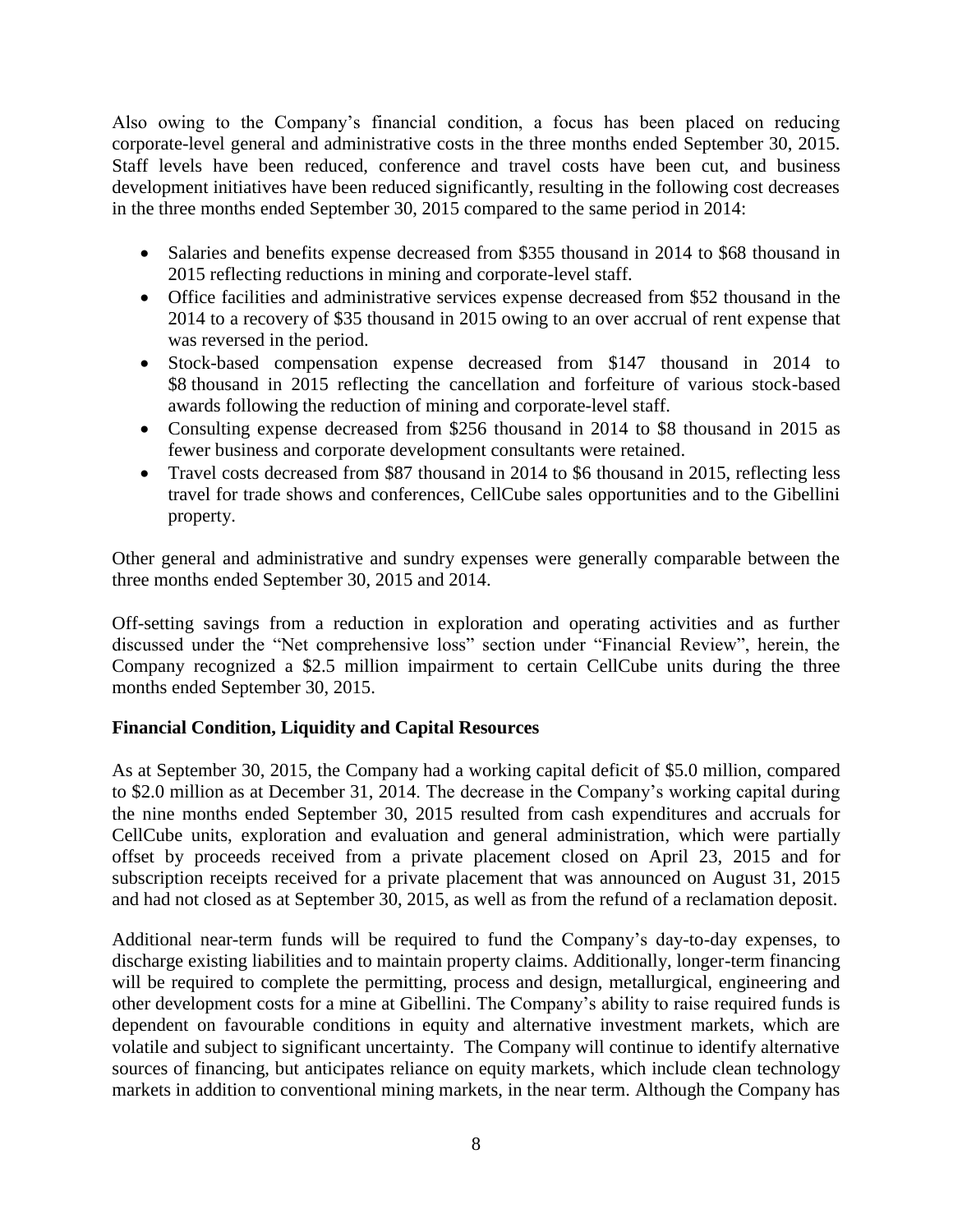been able to access these markets in the past, there is no assurance that it will be able to raise funds on favourable terms in the future.

On April 23, 2015, the Company completed a non-brokered private placement of 3,014,285 common share units at a price of \$0.07 per unit for gross proceeds of \$211,000. Each unit consists of one common share and one-half of one common share purchase warrant. Each whole common share purchase warrant entitles the holder to purchase an additional common share at a price of \$0.12 until April 23, 2016.

On August 31, 2015, the Company announced a non-brokered private placement of up to 1,875,000 units at a price of \$0.08 per unit for gross proceeds of up to \$150,000. Each unit consists of one common share and one common share purchase warrant entitling the holder to purchase an additional common share at \$0.10 for 24 months from closing. As at September 30, 2015 and the date of this MD&A, the Company has received \$64,184 in subscription receipts, but has not closed this placement, nor issued any related shares.

On May 13, 2015, the Company settled \$93,648 in accounts payable and mineral property payments through the issuance of 1,337,830 of its common shares.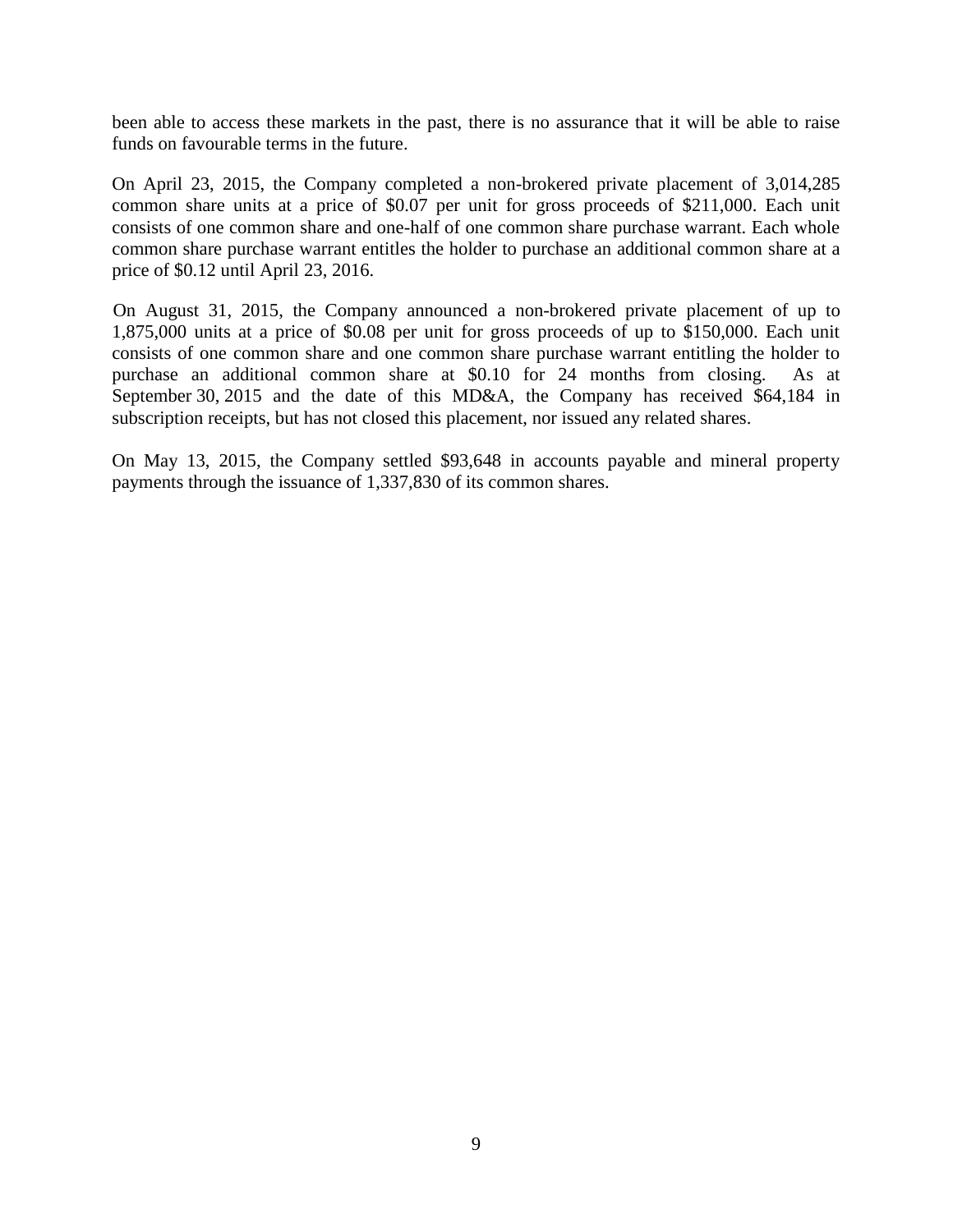### **Summary of Quarterly Results**

| <b>For the Three Months</b><br><b>Ended</b> | <b>Exploration</b><br>and Evaluation <sup>1</sup> | General<br>$Expenses^2$ | <b>Stock-based</b><br>Compensation <sup>2</sup> | <b>Interest</b><br>Income <sup>3</sup> | <b>Net</b><br>Comprehensive<br>$\text{Loss}^4$ | <b>Basic and</b><br><b>Diluted Loss</b><br><b>Per Share</b> |
|---------------------------------------------|---------------------------------------------------|-------------------------|-------------------------------------------------|----------------------------------------|------------------------------------------------|-------------------------------------------------------------|
|                                             |                                                   |                         |                                                 |                                        |                                                |                                                             |
| September 30, 2015                          | 50,532                                            | 125,402                 | 8,003                                           | (5)                                    | 2,652,641                                      | 0.04                                                        |
| June 30, 2015                               | 70.109                                            | 154.920                 | 49.792                                          | (28)                                   | 265,270                                        | 0.00                                                        |
| March 31, 2015                              | 178,628                                           | 398,929                 | (89,203)                                        | (74)                                   | 534,160                                        | 0.01                                                        |
| December 31, 2014                           | 540,799                                           | 1,023,505               | 150,718                                         | (316)                                  | 5,373,789                                      | 0.09                                                        |
| September 30, 2014                          | 679.919                                           | 846.158                 | 147,438                                         | (1,116)                                | 1,663,981                                      | 0.03                                                        |
| June 30, 2014                               | 582,539                                           | 884,682                 | 304,631                                         | (3,389)                                | 1,789,919                                      | 0.03                                                        |
| March 31, 2014                              | 834,864                                           | 727,611                 | 114,927                                         | (2,222)                                | 1,735,852                                      | 0.03                                                        |
| December 31, 2013                           | 2,028,016                                         | 1,123,070               | 306,945                                         | (2,790)                                | 4,007,104                                      | 0.10                                                        |

A summary of quarterly results for the Company's eight most recent quarters is as follows:

#### **Explanatory Notes:**

- 1. Exploration and evaluation expense for the periods presented are largely comprised of engineering, procurement and construction management, metallurgical and environmental permitting activities for Gibellini incurred to complete the Plan of Operations and to attend to the on-going permitting process. Costs fluctuate from period to period based on the availability of working capital to fund such work and deadlines for meeting various project and regulatory requirements. In late 2014 and early 2015, the Company has reduced property-related expenses as a result of not having sufficient funds available.
- 2. General expenses between the periods ended December 31, 2013 and December 31, 2014 reflect a build-up of staff, consulting and other activities to support the development of its CellCube sales strategy. In the quarters ended March 31, 2015 through September 30, 2015, this and other general corporate-level activity has been significantly reduced as a result of not having sufficient funds available.

Related to the increase in staff and consulting levels and additional directors of the Company between December 31, 2013 and December 31, 2014, new stock options were granted, resulting in increases to stock-based compensation. Additionally, the Company has also granted certain employees and consultants shares in the Company, which have also contributed to the increased stock-based compensation expense during these periods. In the three months ended March 31, 2015, a number of share-based awards were cancelled on the termination of certain employment and consulting agreements, resulting in a net reversal of expenses previously recorded and subsequent expenses recorded have been lower than those prior to December 31, 2014.

- 3. The Company earns interest income from funds on deposit but has no operating revenue. Interest income is dependent upon the amount of funds on deposit and interest rates paid.
- 4. Net comprehensive loss is typically a result of exploration and evaluation expenses, general expenses and stock-based compensation. However, in the three months ended December 31, 2014, the Company recorded a \$2.1 million impairment of mineral properties as well as \$1.4 million in impairments of equipment, deposits on equipment and advances towards future CellCube sales with a further \$2.5 million impairment for CellCube units being recorded in the three months ended September 30, 2015. During the three months ended December 31, 2013, an additional expense was recorded for the \$569 thousand writeoff of a deposit that had been paid to an EPCM contractor.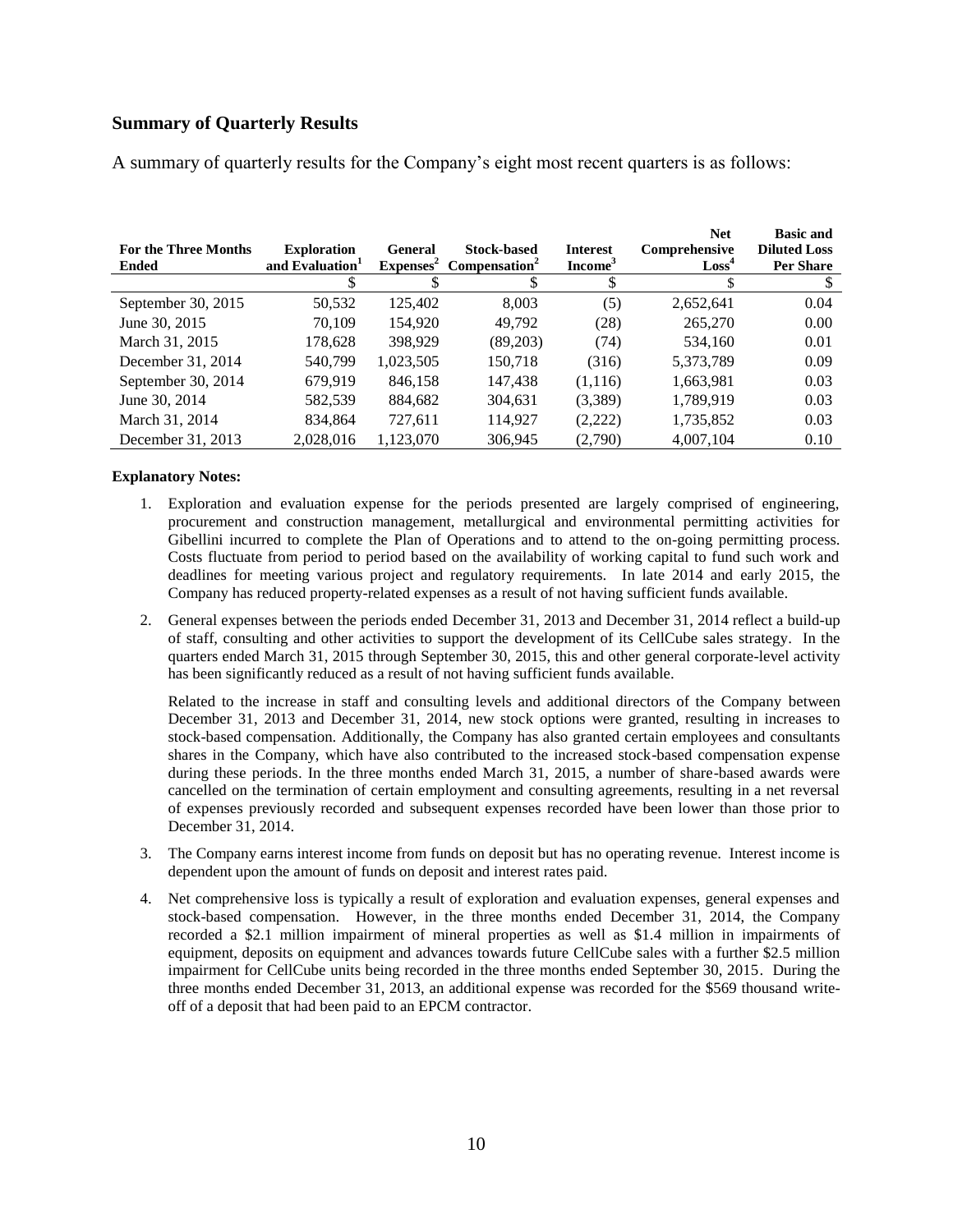#### **Transactions with Related Parties**

During the nine months ended September 30, 2015, a \$58,500 (2014 - \$58,500) expense was recorded for office facilities, corporate and administrative services provided by Earlston Management Corp. ("Earlston"), a company with officers and directors in common with Company. As at September 30, 2015, \$75,382 is included in accounts payable and accrued liabilities (December 31, 2014 - \$22,276) for amounts owing to Earlston.

Included in prepaid expenses as at September 30, 2015 is \$10,000 (December 31, 2014 - \$10,000) advanced to Bill Radvak, the Chief Executive Officer of the Company for corporate expenses to be incurred on the Company's behalf. Included in accounts payable and accrued liabilities as at September 30, 2015 is \$4,792 (December 31, 2014 - \$8,193) owing to this officer for travel expense claims.

During the nine months ended September 30, 2014, a \$60,000 expense was recorded for consulting services provided by Cansource International Enterprises Inc., a company jointly controlled by Ron MacDonald, a former director of the Company. No such amounts were incurred for the nine months ended September 30, 2015.

#### **Financial Instruments and Risk Management**

As at September 30, 2015, the Company's financial instruments are comprised of cash, amounts receivable, reclamation deposits and accounts payable and accrued liabilities. With the exception of cash, all financial instruments held by the Company are measured at amortized cost. The fair values of these financial instruments approximate their carrying value due to their short-term maturities. Fair values of financial instruments are classified in a fair value hierarchy based on the inputs used to determine fair values. The levels of the fair value hierarchy are as follows:

- Level 1 Unadjusted quoted prices in active markets for identical assets or liabilities;
- Level  $2 -$  Inputs other than quoted prices that are observable for the asset or liability either directly or indirectly; and
- Level 3 Inputs that are not based on observable market data.

Financial instruments measured at fair value on the balance sheet are summarized in levels of fair value hierarchy as follows:

|               | Level                          | <b>Level 2</b> | $\mathcal{L}$ evel 3 |
|---------------|--------------------------------|----------------|----------------------|
|               | Æ<br>ιП                        | æ<br>мD        | æ<br>٨D              |
| $\text{Cash}$ | 107<br>1 <sub>7</sub><br>11,10 | $\blacksquare$ |                      |

The Company's financial instruments are exposed to certain financial risks, including currency risk, credit risk, liquidity risk and interest rate risk.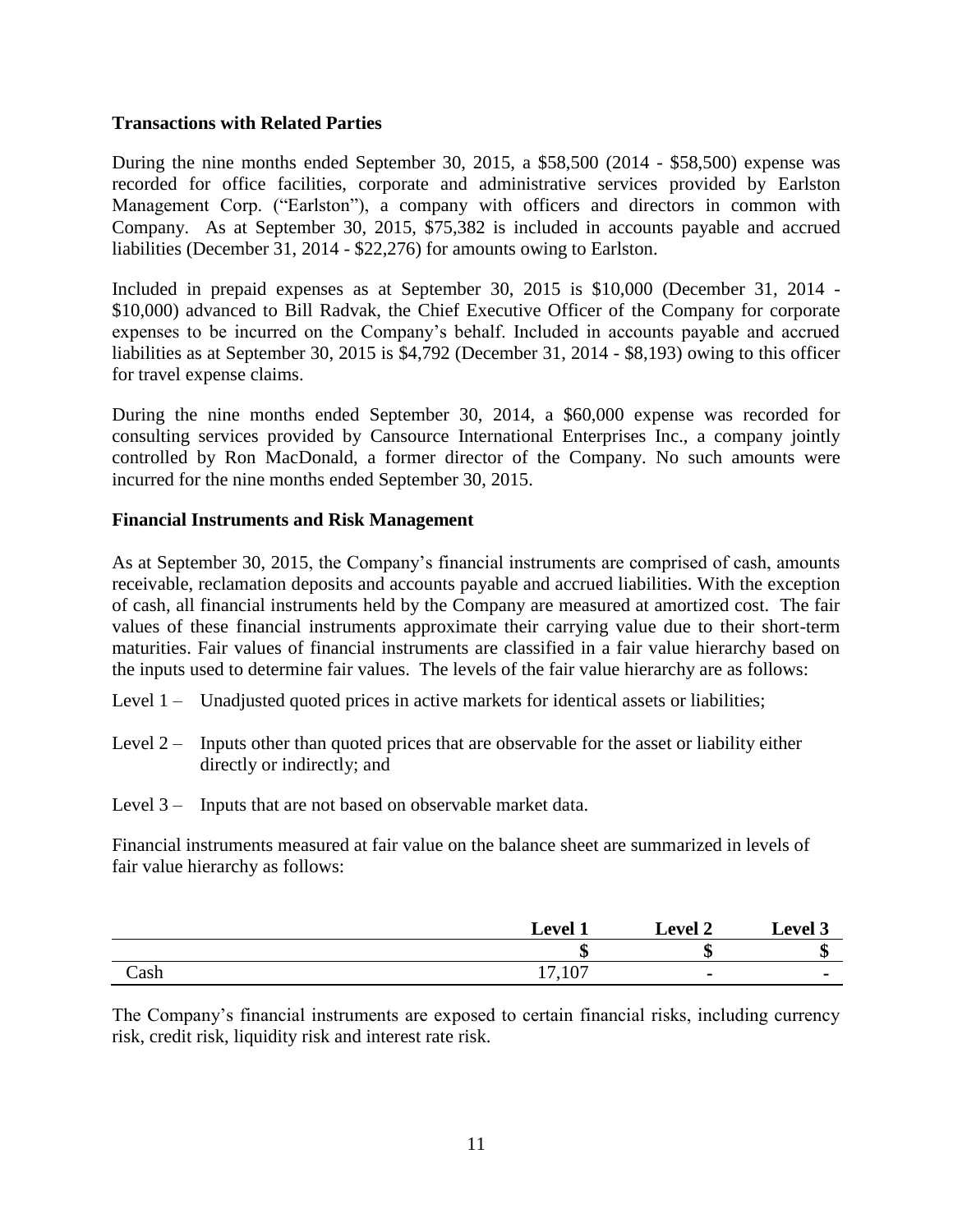#### *Currency risk*

A portion of the Company's expenses are incurred in United States dollars and financial instrument balances are held in this currency. A significant change in the currency exchange rates between the Canadian dollar relative to the United States dollar could have a negative effect on the Company's results of operations, financial position or cash flows.

As at September 30, 2015, the Company's net financial liabilities included accounts held in United States dollars totalling US\$1,322,068. A prolonged \$0.10 increase (decrease) in the value of the Canadian dollar compared with the United States dollar would result in a \$132,200 foreign exchange gain (loss) based on United States dollar denominated net financial liabilities as at September 30, 2015.

As at September 30, 2015, the Company's net financial liabilities included accounts held in European Euros totalling 2,144,486 Euros. A prolonged \$0.10 increase (decrease) in the value of the Canadian dollar compared with the Euro would result in a \$214,449 foreign exchange gain (loss) based on European euro denominated net financial liabilities as at September 30, 2015.

The Company has not hedged its exposure to currency fluctuations.

# *Credit risk*

Credit risk is the risk of an unexpected loss if a customer or third party to a financial instrument fails to meet its contractual obligations. The Company's credit risk is primarily attributable to its cash. The Company limits exposure to credit risk by maintaining its cash with large financial institutions. The Company does not have cash that is invested in asset backed commercial paper.

#### *Liquidity risk*

Liquidity risk is the risk that the Company will not be able to meet its financial obligations as they fall due. The Company has a working capital deficiency as at September 30, 2015 and additional financing is required for the Company to settle its existing obligations and fund future obligations. As such, the Company is exposed to liquidity risk.

#### *Interest rate risk*

Interest rate risk is the risk that the fair value or future cash flows of a financial instrument will fluctuate because of changes in market interest rates. As the Company's cash is currently held in short-term interest bearing accounts which pay relatively low rates of interest, the Company considers the interest rate risk to be limited.

#### **Off-Balance Sheet Arrangements**

The Company has no off-balance sheet arrangements.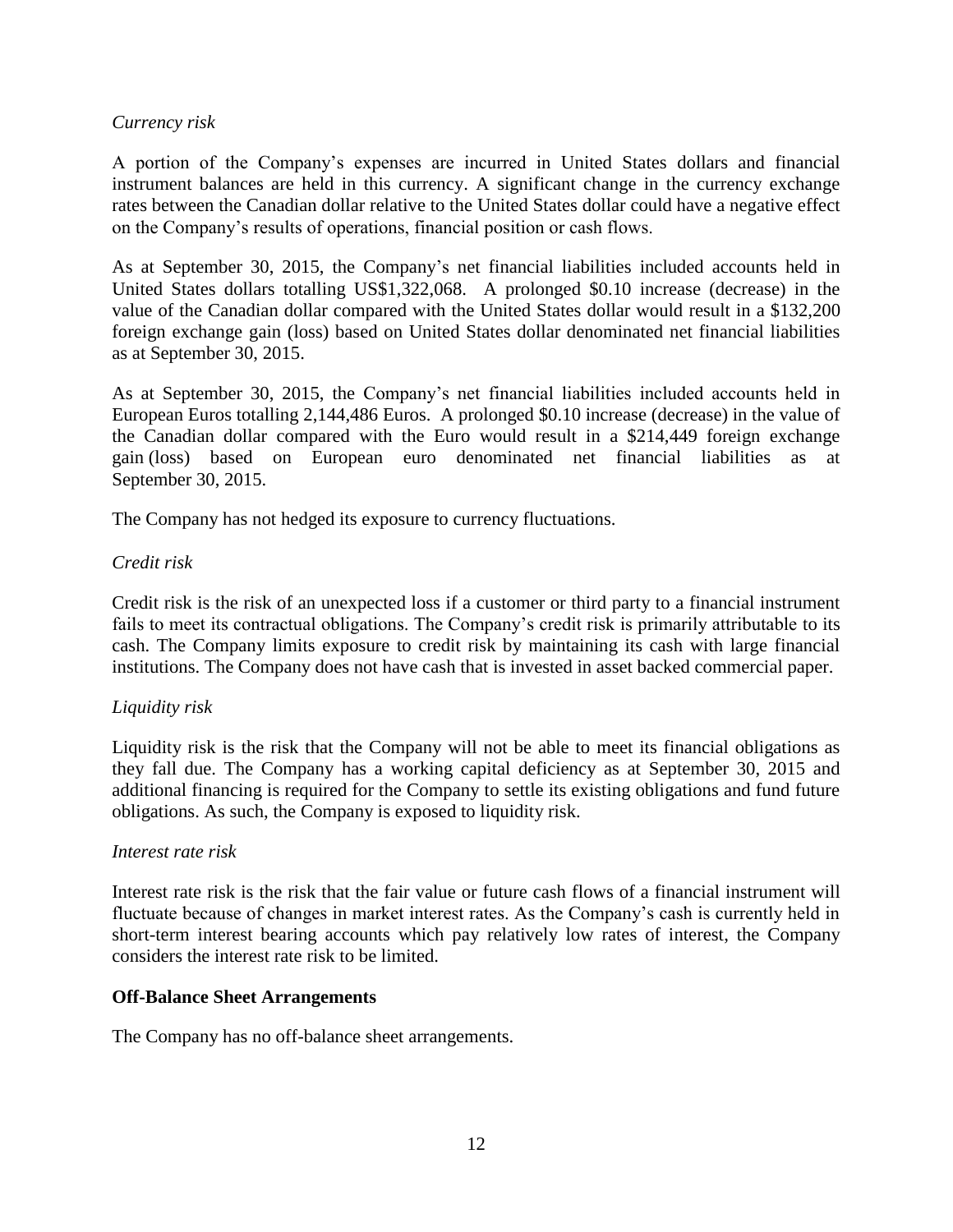# **Outstanding Share Data**

The following securities are outstanding at November 25, 2015:

| Common shares issued and outstanding:                          | 68,246,113 |
|----------------------------------------------------------------|------------|
| Shares is suable on the exercise of outstanding stock options: | 3,767,500  |
| Shares is suable on the exercise of share purchase warrants:   | 9,652,718  |
| Shares issuable for subscription receipt proceeds received on  |            |
| an open private placement:                                     | 802,300    |

# **Critical Accounting Estimates and Judgments**

The preparation of financial statements in conformity with IFRS requires management to make estimates and judgments that affect the reported amounts of assets and liabilities at the date of the financial statements and the reported amounts of revenues and expenses during the reporting period. Actual results may differ from those estimates. Estimates are reviewed on an ongoing basis based on historical experience and other factors that are considered to be relevant under the circumstances. Revisions to estimates on the resulting effects of the carrying amounts of the Company's assets and liabilities are accounted for prospectively.

Those estimates and judgments considered most significant are as follows:

# *i. Mineral properties*

The measurement, depletion and impairment of mineral properties are based on various judgments and estimates. These include the technical and commercial feasibility of these properties, which incorporates various assumptions for mineral reserves, future mineral prices, and operating and capital expenditures for the properties.

Differences between actual and anticipated reserves, mineral revenues and costs could result in future impairments being recognized.

#### *ii. Reclamation provision*

The Company records a reclamation provision for the discounted present value of expected future expenditures, if any, required to environmentally reclaim its mineral properties. The measurement of this provision, if one exists, is based on estimates for the amounts and timing of future cash flows. Differences between actual cash flows and those estimated could result in the reclamation provision being over or understated.

#### *iii. Taxation*

Tax provisions are recognized to the extent that it is probable that there will be a future outflow of funds to a taxation authority. Such provisions often require judgment on the treatment of certain taxation matters that may not have been reported to or assessed by the taxation authority at the date of these financial statements. Differences in judgment by the taxation authority could result in changes to actual taxes payable by the Company.

Deferred tax assets are recognized to the extent that it is probable that certain taxable losses or deferred expenditures will be utilized by the Company to reduce future taxes payable. The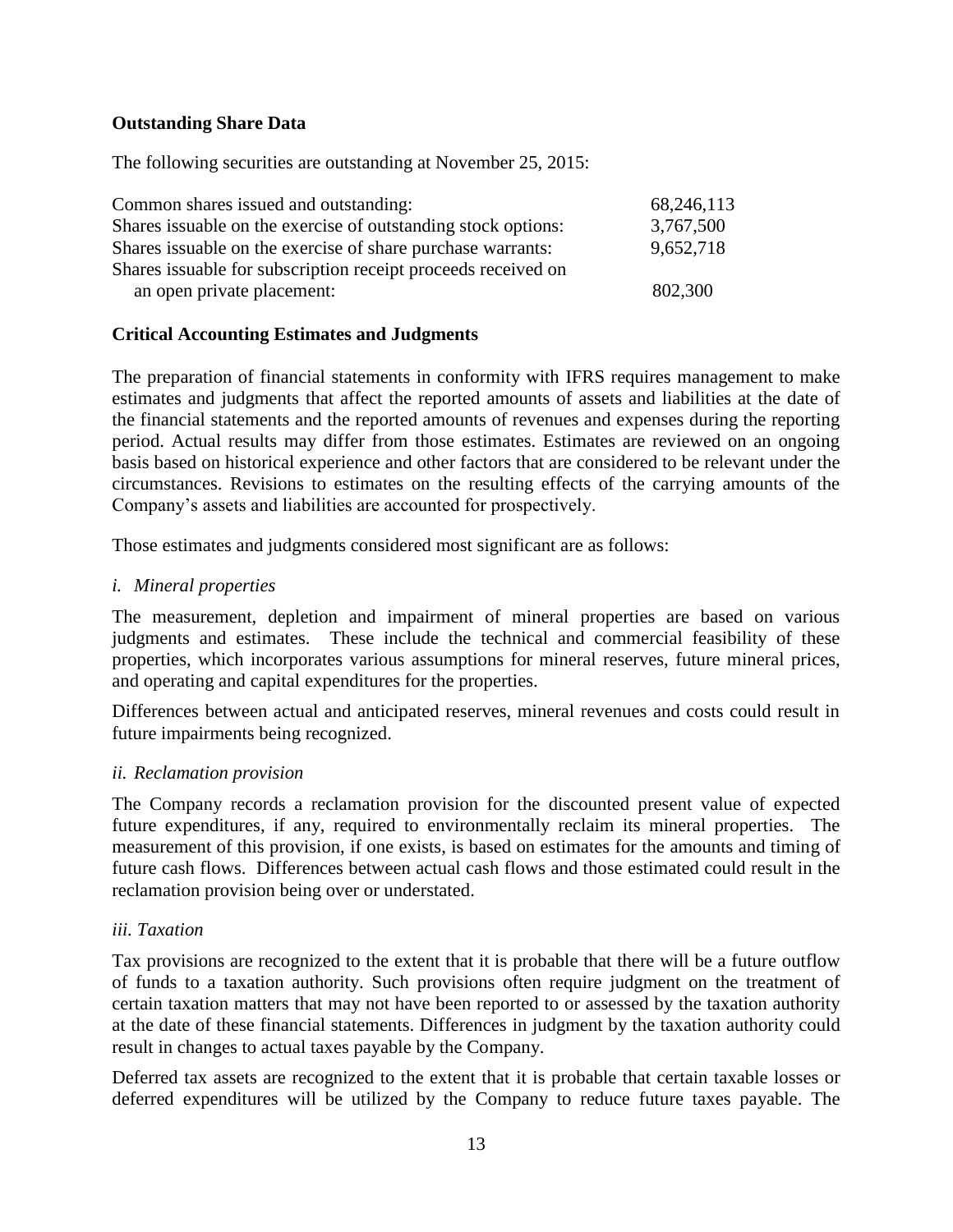amount of deferred tax assets recognized, if any, is based on objective evidence that the Company will generate sufficient future taxable income to utilize these deferred assets, as well as the expected future tax rates that will apply to these assets. Changes to the Company's ability to generate sufficient taxable income or changes to enacted tax rates could result in the write-down of deferred tax assets, or the recognition of new deferred tax assets.

# *iv. Stock-based compensation*

The Company uses the Black-Scholes option pricing model to determine the fair value of stock options and share purchase warrants granted. This model requires management to estimate the volatility of the Company's future share price, expected lives of stock options and future dividend yields. Consequently, there is significant measurement uncertainty in the stock-based compensation expense reported.

# *v. Restricted share units and performance shares*

The determination of whether or not the achievement of performance milestones for restricted share units and performance shares is likely requires management to consider factors such as the likelihood of an employee or consultant remaining with the Company until requisite performance is achieved as well as external factors such as government regulations, financial market developments and industry trends which influence the milestones. Additionally, factors internal to the Company, such as the financial and strategic support for the achievement of the milestone must be considered. This determination is subject to significant judgment and changes to any of these factors or management's interpretation thereof, may result in expenses being recognized or previously recognized expense being reversed.

# **Initial Adoption of New IFRS and Future Changes in Accounting Policies**

# *Adoption of New IFRS*

The Company has applied the following new IFRS amendment starting January 1, 2015:

i. IFRS 3, Business Combinations

IFRS 3 was amended to provide clarification related to (i) contingent consideration in a business combination and (ii) scope exception for joint arrangements.

ii. IFRS 8, Operating Segments

IFRS 8 was amended to require (i) disclosure of judgments made by management in aggregating segments, and (ii) a reconciliation of segment assets to the entity's assets when segment assets are reported.

iii. IAS 16, Property, Plant and Equipment and IAS 38, Intangible Assets

IAS 16 was amended to classify how gross carrying amount and accumulated depreciation are treated where an entity uses the revaluation model.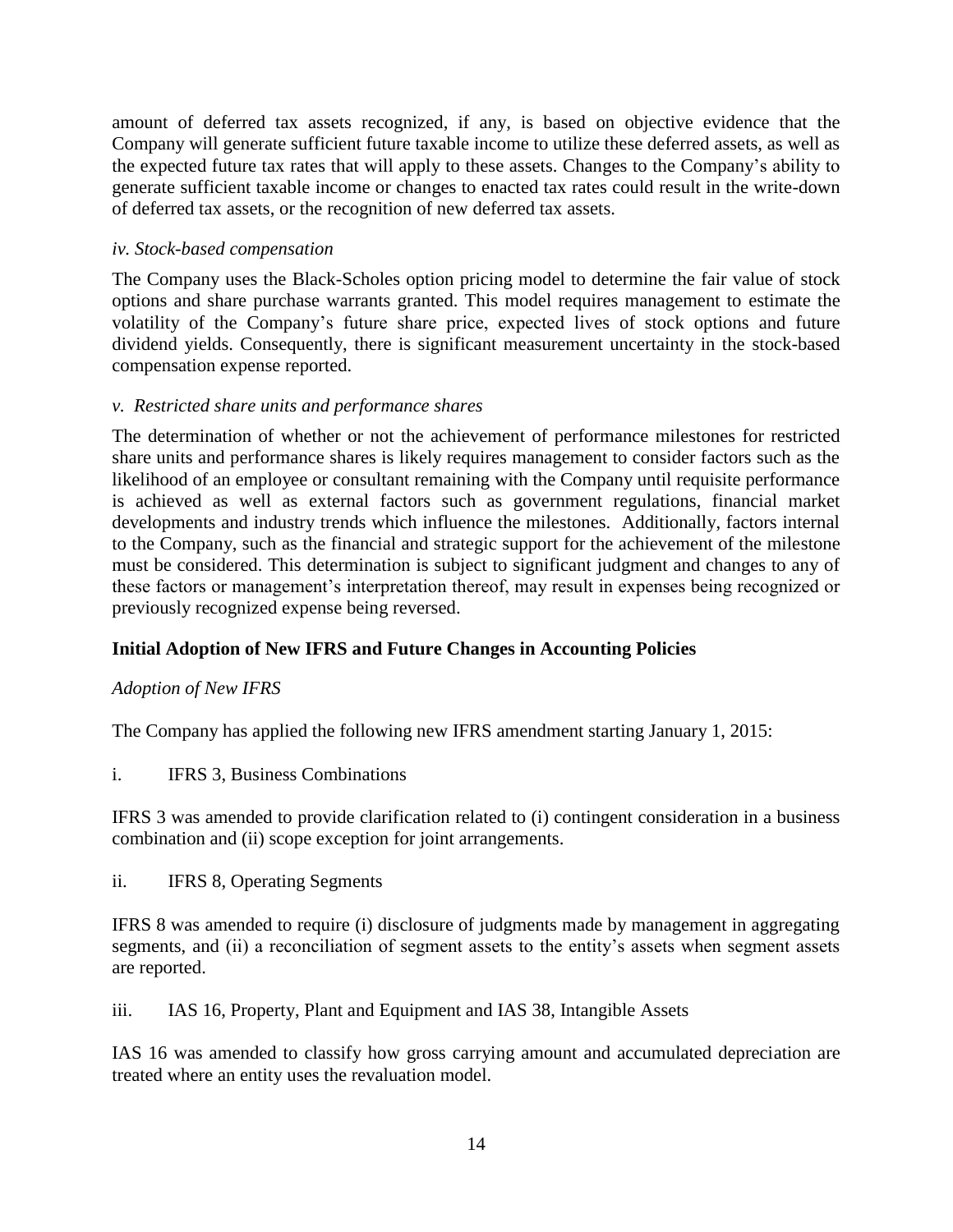#### iv. IAS 24, Related Party Transactions

IAS 24 was amended to (i) revise definition of "related party" to include an entity that provides key management personnel services to the reporting entity or its parent, and (ii) clarify related disclosure requirements.

The adoption of these standards did not result in changes to amounts or note disclosures previously reported by the Company.

#### *Future Changes in Accounting Policies*

The following are new and revised accounting pronouncements that have been issued, but are not yet effective for the year beginning January 1, 2015:

#### i. IFRS 9, Financial Instruments

The IASB intends to replace IAS 39 – "*Financial Instruments: Recognition and Measurement*" in its entirety with IFRS 9 in three main phases. IFRS 9 will be the new standard for the financial reporting of financial instruments that is principles-based and less complex than IAS 39. IFRS 9 requires that all financial assets be classified and subsequently measured at amortized cost or at fair value based on the Company's business model for managing financial assets and the contractual cash flow characteristics of the financial assets. Financial liabilities are classified and subsequently measured at amortized cost except for financial liabilities classified as at fair value through profit or loss, financial guarantees and certain other exceptions. IFRS 9 can currently be adopted voluntarily, but is mandatory for years beginning on or after January 1, 2018.

ii. IFRS 5, Non-current Assets Held for Sale and Discontinued Operations

IFRS 5 has been amended to adds specific guidance in IFRS 5 for cases in which an entity reclassifies an asset from held for sale to held for distribution or vice versa and cases in which held-for-distribution accounting is discontinued. These amendments are effective for annual periods beginning January 1, 2016.

iii. IFRS 15, Revenue from Contracts with Customers

In May 2014, the IASB issued IFRS 15 – Revenue from Contracts with Customers ("IFRS 15") which supersedes IAS 11 – Construction Contracts, IAS 18 – Revenue, IFRIC 13 – Customer Loyalty Programmes, IFRIC 15 – Agreements for the Construction of Real Estate, IFRIC 18 – Transfers of Assets from Customers, and SIC 31 – Revenue – Barter Transactions Involving Advertising Services. IFRS 15 establishes a single five-step model framework for determining the nature, amount, timing and uncertainty of revenue and cash flows arising from a contract with a customer. The standard is effective for annual periods beginning on or after January 1, 2017, with early adoption permitted.

Management has determined that the application of these pronouncements is not expected to have a significant impact on the Company's financial statements.